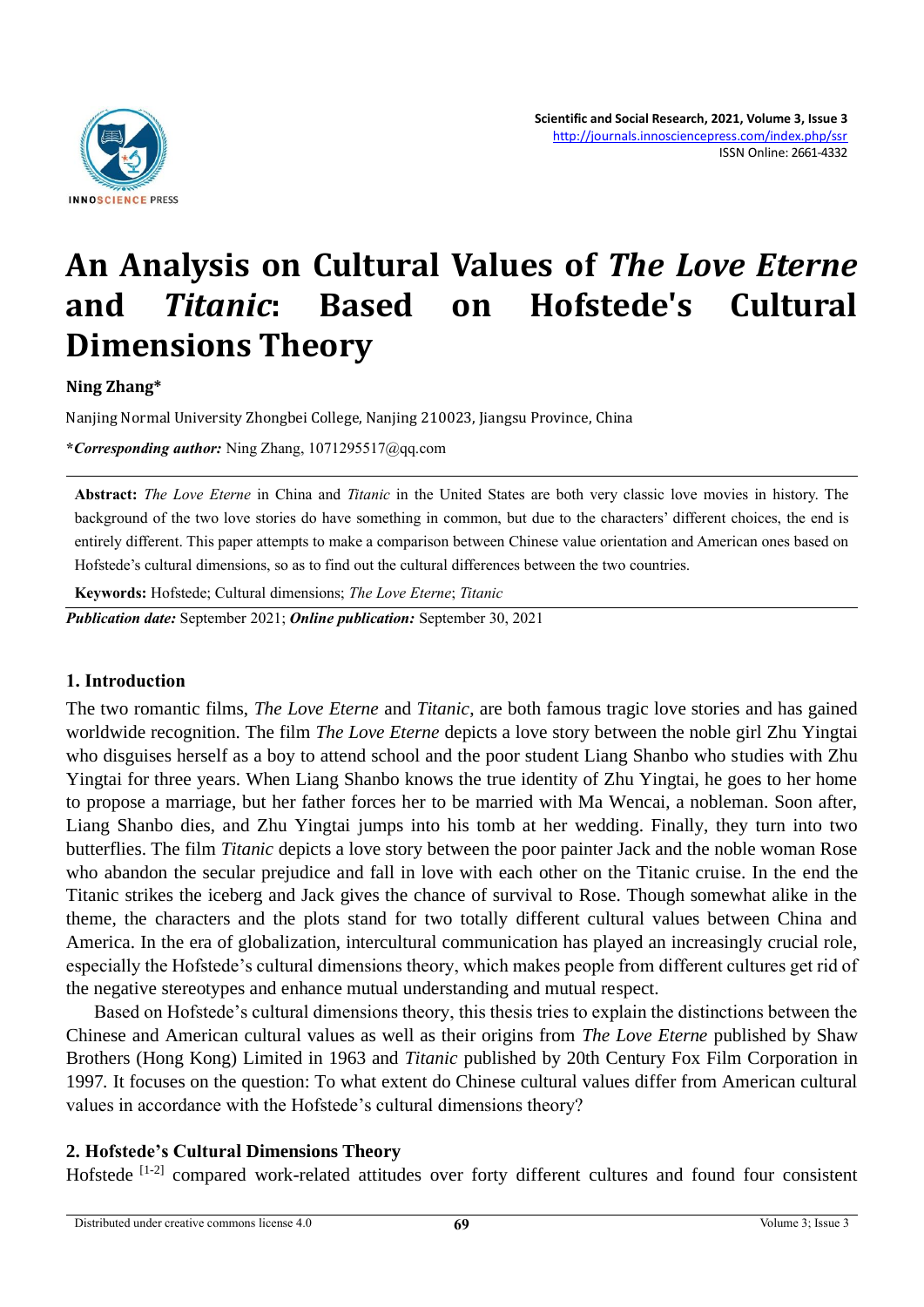dimensions of cultural values held by over 160000 managers and employees: power distance, individualism/collectivism, masculinity/femininity and uncertainty avoidance. In around 1985, the fifth dimension, long-term orientation/short-term orientation, was identified through Michael Harris Bond's study  $^{[3]}$ . In 2010, he put forward the sixth dimension, Indulgence/restraint  $^{[4]}$ .

Hofstede's cultural dimension theory has a significant meaning to the field of cross-cultural communication. It provides people with a coordinate system to observe the cultural differences, so that people can understand different cultural values and deal with cultural conflicts in accordance with different cultural dimensions. Like Kulich once said, "Hofstede's use of orthogonal factor analysis, comparison to an incredible variety of real-world economic, social and productivity data, and his wizardry with multidimensional scaling to show inter-country regional relationships were all new and significant milestones in the field  $[5]$ ."

# **3. Analysis and Discussion**

According to the latest data released on the website of ITMI, a cross-cultural management consulting company. The corresponding values of the cultural dimension indexes of China and the United States in the above six cultural dimensions are obtained, as shown in **Figure 1.** In this figure, PDI means Power Distance Index, IDV means Individualism Index, MAS means Masculinity Index, UAI means Uncertainty Avoidance Index, LTO means Long-term Orientation Index, and IVR means Indulgence Versus Restraint Index.



**Figure 1.** The Six Dimensions Model of Geert Hofstede

As is shown in the **Figure 1.**, the differences between Chinese and American culture in the dimensions of MAS and UAI are not great. However, there are huge differences in the dimensions of PDI, IDV, LTO and IVR. Thus, this paper makes an analysis from these four dimensions (PDI, IDV, LTO and IVR) which demonstrate the great cultural differences between China and America.

# **3.1. Power distance**

A high-power-distance society emphasizes obedience and respect for authority. China is a typical highpower-distance society. In the school, the teacher is the absolute authority that students must obey the teacher's orders and rarely dare students challenge the teacher. At home, parents have dominance of almost every aspect over their children, and children have to act in unquestioning obedience to the orders. While the United States belongs to typical low-power-distance culture, the children from an early age are encouraged to challenge the authority of education. Parents in the United States rarely intervene in children thinking and tend to let the child make their own decisions.

In *Titanic*, the fiancé does not seek for Rose's advice, and orders lamb chops by self-assertion, which makes her very unhappy. Rose is a lady but she smokes. Her mother forbids her from smoking, but she smokes in the mother's face. Despite being born into an aristocratic family, she is dismissive of the upper class and their money worship orientation. Luxury Titanic in her eyes is no big deal. What's more, the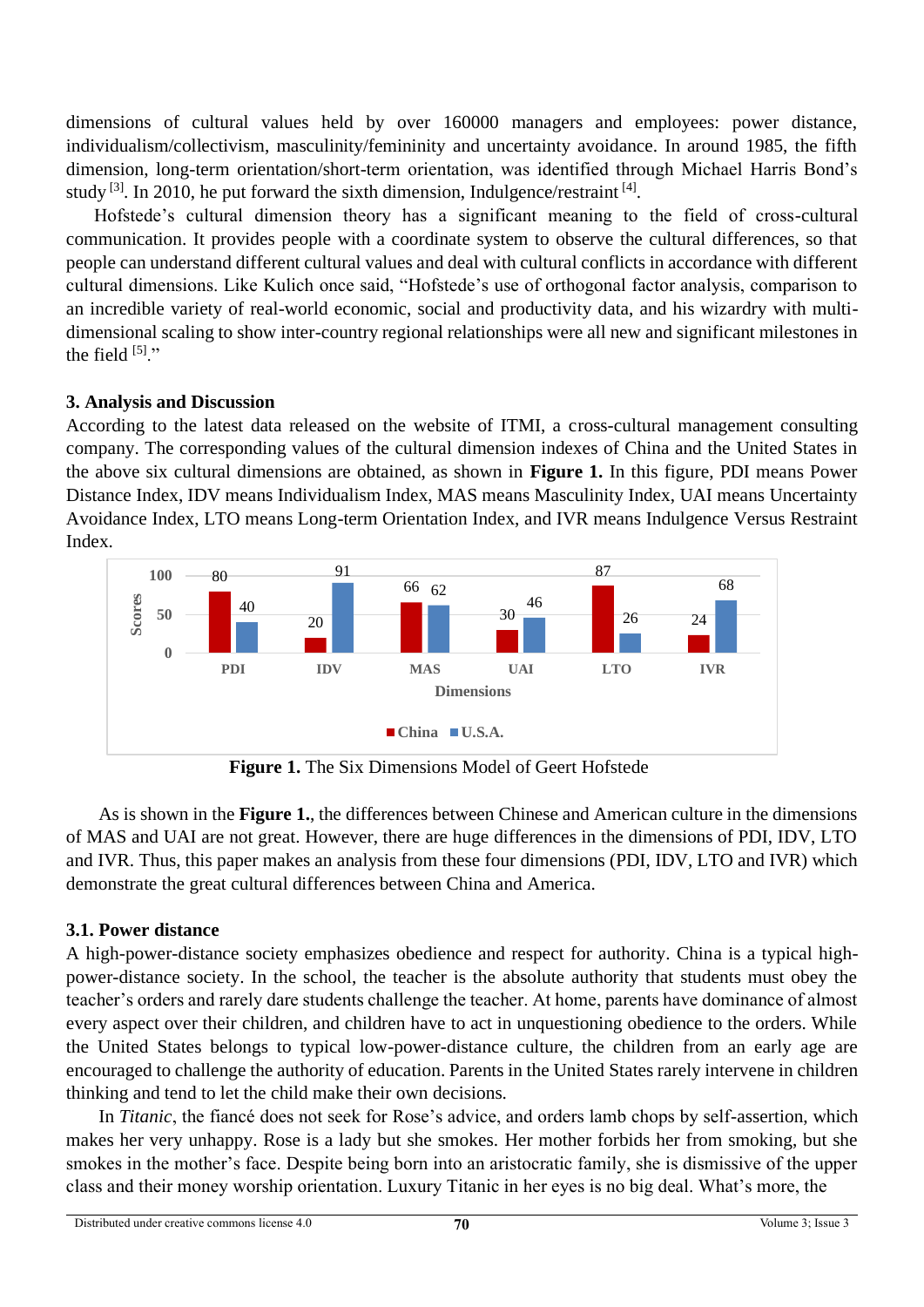valuable diamonds Carl gives her also cannot conquer her heart. There is a yearning for the freedom in her heart. At last, she doesn't take her mother's advice and chooses to stay with Jack, which reflects low-powerdistance culture in America.

In China's traditional culture, parents have always been in a dominant position, peremptory and arbitrary. Besides, women in ancient China have to conform to three obedience and four virtues. No matter how reluctant Yingtai is, she does not dare to take the initiative to fight against her father. Chinese culture featured filial piety which Yingtai cannot violate but to follow the marriage arrangement, which reflects the high-power-distance culture in China.

# **3.2. Individualism versus collectivism**

Individualism considers individual interests to be the most important determinant of behavior, emphasizing the importance of individual liberty and individual rights, as well as self-independence. In an individualismoriented society, people make decisions based on personal interests, and the relationship between people is relatively weak. In short, people tend to care for themselves. Hofstede's finding indicates that the United States belongs to the individualistic culture.

*Titanic*, directed by Cameron, tells the love story of a wealthy young lady Rose falling in love with a drifting handsome guy Jack. The film is well received by the audience for the love between Jack and Rose is beyond the limits of life and death. However, from another point of view, the film also praises Jack and Rose's persistent pursuit of freedom and love regardless of different social status. The heroine Rose is a woman who has the courage to break the traditional thinking. She is individualistic and bold enough to pursue the life she wants. From a lot of details in the film can we see her desire of insistence on her own will and resistance of any interference, no matter from her mother or her fiancé.

In contrast to an individualism-oriented society, a collectivism-oriented society advocates a combination of personal interests and social interests where the nature of human beings is determined by society, and individuals belong to collectives. Individual needs and goals should be subordinated to the needs of the community, and individuals should be ready to sacrifice individual needs and goals for the collective.

Yingtai indicates that she would be married to Liang Shanbo when they parts. However, after coming back home, she does not make it clear to her parents. Later, when his father informs her the marriage arrangement, she refuses in a hesitating way, and only goes on a hunger strike for three days to protest the marriage arrangement. At last, she chooses to follow her parents' advice. As China's patriarchal clan system prevailing, people generally have high sense of family responsibility. China's deep-rooted traditional attitudes make it impossible for her to consider only for herself, regardless of her family's reputation.

#### **3.3. Long-term orientation versus short-term orientation**

The long-term orientation and short-term orientation refer to the extent to which a member of a culture can accept the delay in satisfying their material, emotional, and social needs. Long-term orientation means nurturing and encouraging the quality of pursuing future reward-oriented. In the past 5,000 years, China has been influenced by the Confucian culture and Chinese people pay attention to tradition, honoring their parents and tend to view the problem from a long-term perspective. The United States, influenced by Christian culture, often pay more attention to the current life and enjoyment, not willing to sacrifice for the future at present.

The mainstream of Chinese traditional culture Confucianism stresses the doctrine of the mean, not going to extremes, drawing a line and emphasizing the combination of the reason and sensibility. During the three years of Liang and Zhu's career, Yingtai strictly sticks to feudal ethical code. In her father's arranged marriage, she just goes on a hunger strike to show refusal. Because she could not only take into account her